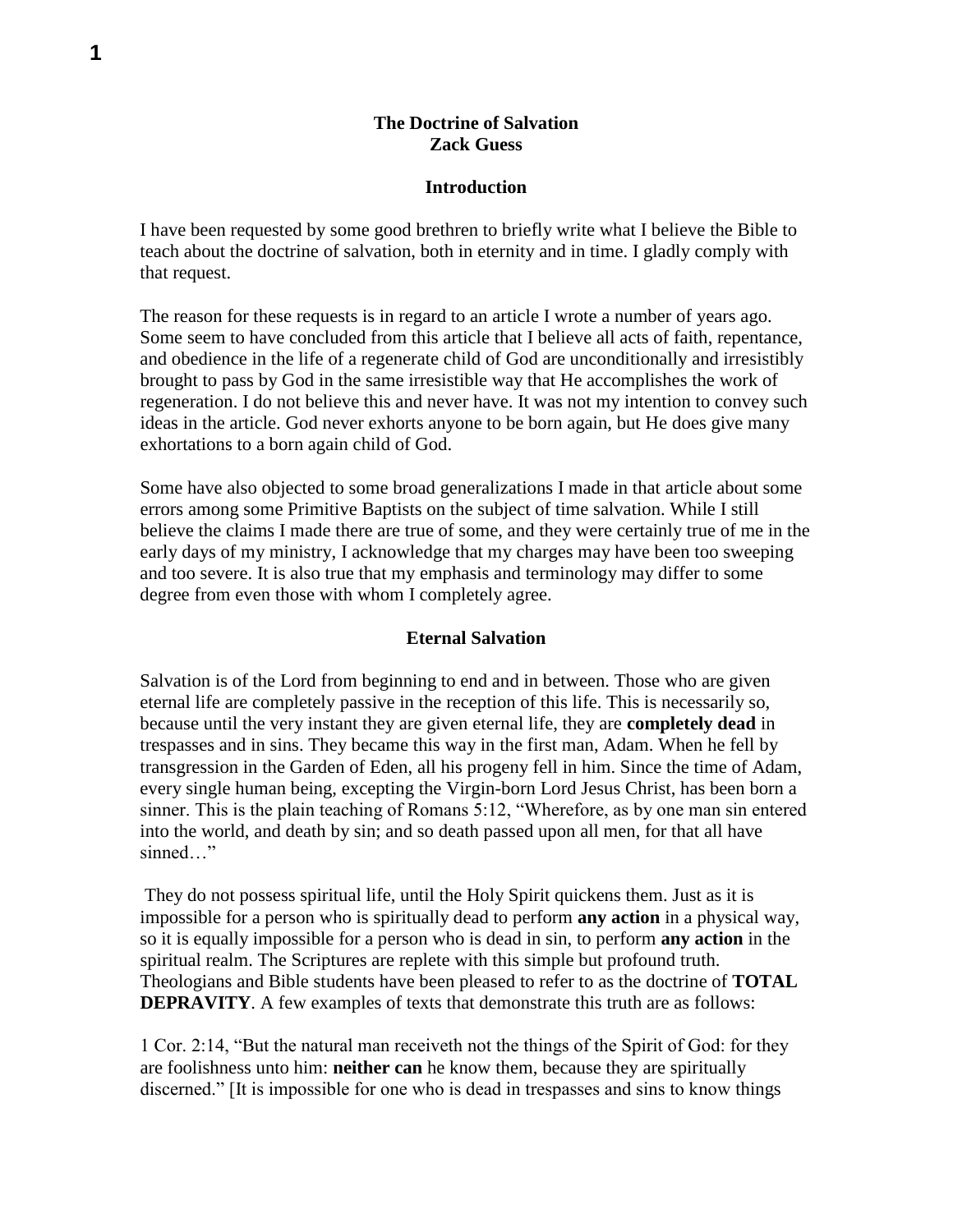that are only spiritually discerned. This individual is missing the spiritual dimension. He is dead to the world of truly spiritual things.]

John 8:43, "Why do ye not understand my speech? even because ye **cannot** hear my word." [It is obvious that these individuals heard the audible words of the Lord Jesus. But they **could not** hear them spiritually.]

John 8:47, "He that is of God heareth God's words: ye therefore hear them not, because ye are not of God."

Romans 8:5, "For they that are after the flesh do mind the things of the flesh; but they that are after the Spirit the things of the Spirit."

# **The Doctrine of Eternal Election**

If all mankind fell in Adam then how is it that anyone could ever have spiritual life and truly understand and embrace the things of God? Our eternal God planned before the world began how He would have His children eventually live with Him in glory forever. He **sovereignly chose** a vast number of individuals from the to-be-born human race and provided everything they would need for their salvation from the sinful condition He foresaw they would fall into in Adam's transgression. This **sovereign choice** of individuals to salvation is known by theologians and Bible students as the doctrine of **UNCONDITIONAL ELECTION**. God did not choose every member of the human race for salvation. He allowed numbers of them to eternally perish in their sins. This choice of individuals to salvation did not depend on **anything** that God foresaw they would do. He made this very plain in speaking of Jacob and Esau. He said in Romans 9:11, "For the children being not yet born, neither having done any good or evil, that the purpose of God according to election might stand, not of works, but of him that calleth…"

There are many Scriptures which **plainly and unmistakably** teach the man-humbling, God-exalting doctrine of eternal election. Some of them are:

Rom. 8:33, "Who shall lay any thing to the charge of God's elect? It is God that justifieth."

Eph. 1: 4 "According as he hath chosen us in him before the foundation of the world, that we should be holy and without blame before him in love . . ."

### **Particular Redemption**

Something more than election had to be done for God 's children. They were chosen to salvation, but that salvation had not yet been supplied. The fact that election was not enough by itself is because God is **infinitely just and holy**. He will not condemn the righteous and He will not clear the guilty. God is so Holy that He cannot look on sin with complacency. He demands **absolute perfection** for anyone to live in His presence eternally.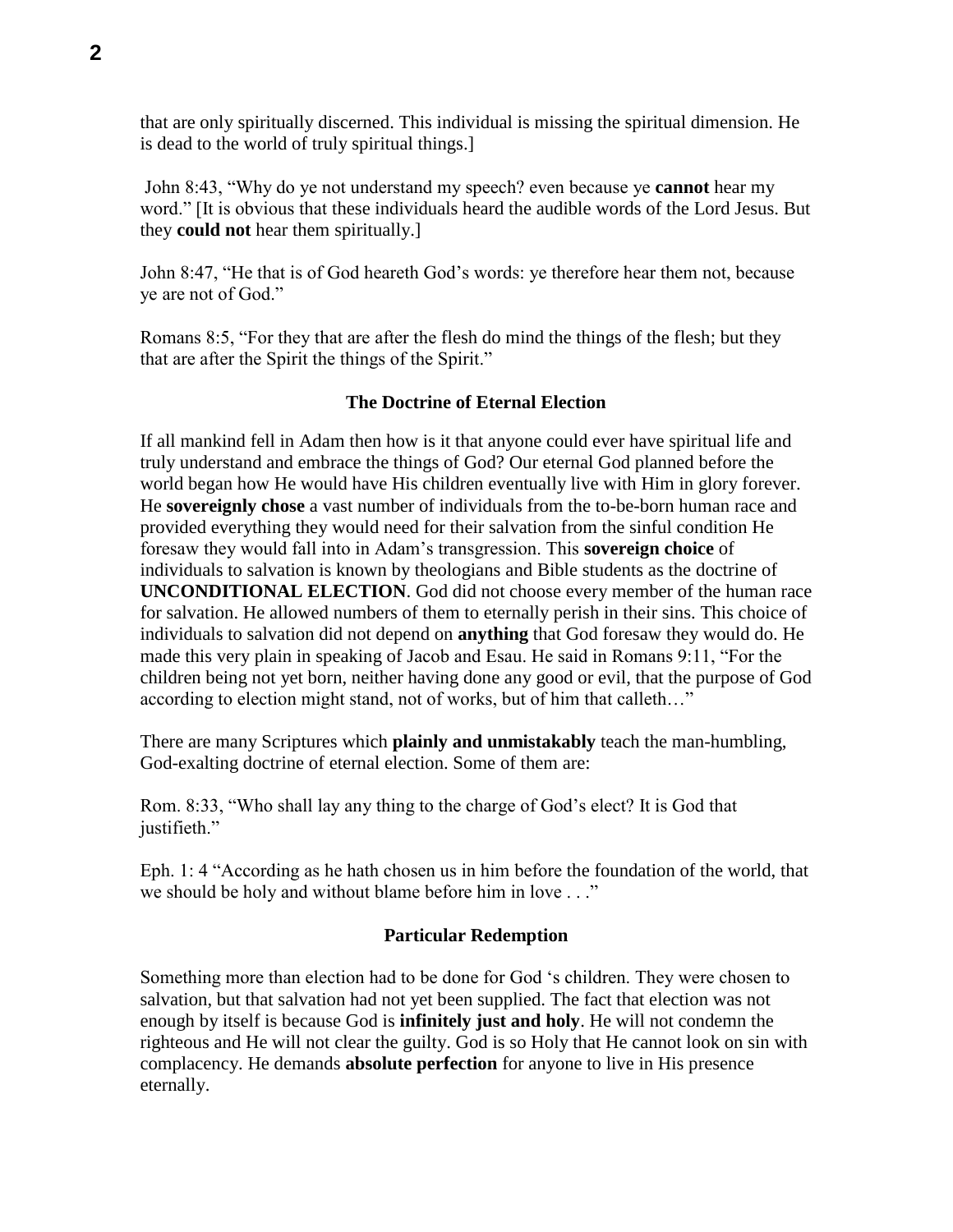This is an impossible accomplishment for the human race, all of whom fell into sin in Adam. God would not just "sweep sin under the rug" and allow sinners into His presence. Clearly, something had to be done to remedy this situation.

God, in His infinite wisdom, devised the perfect remedy. He decreed that His eternal Son, God the Word, would go to the sin-cursed earth in the form of a human. God the Son, Who is co-equal and co-eternal with God the Father, would become incarnate, in taking a real human body and soul into union with His divinity. This is an indisputable Biblical fact, even though it is such a glorious and profound mystery that we are greatly limited in our ability to fully explain it. In writing about this wonderful mystery Paul said in 1 Tim. 3:16, "And without controversy great is the mystery of godliness: God was manifest in the flesh. . ."

The purpose of the Word being made flesh was that He, as God's **Substitute** for the elect, would bear the sins of all the elect, pay the price for them in satisfaction to God's justice, and earn the perfect righteous for each of them that they would have to have to see and live with God in peace and fellowship.

Jesus Christ **redeemed** all the elect from their sins. All for whom He died as **Substitute** would not be seen as sinners by God because Christ bore their sins on the Cross of Calvary. Jesus Christ did **not** die for each member of the human race; He died only for all the elect. If He had died for each member of the human race, the entire race would have been cleansed of their sins. The Bible makes it very plain that this is not the case.

Theologians and Bible students have referred to this as the doctrine of **PARTICULAR REDEMPTION**. By this they mean that the effectual, successful redemption of Jesus Christ, which **never fails**, was not a general attempt at redemption for the entire human race, but was particular for the elect.

There are many, many Scriptures which teach this glorious truth. A very few are those which follow:

Matt. 1:21, "And she shall bring forth a son, and thou shalt call his name JESUS: for he **shall save** his people from their sins."

Matt. 20:28, "Even as the Son of man came not to be ministered unto, but to minister, and to give his life a **ransom** for many."

1 Pet. 1:18, 19, "Forasmuch as ye know that ye were not **redeemed** with corruptible things, as silver and gold, from your vain conversation received by tradition from your fathers; But with the precious blood of Christ, as of a lamb without blemish and without spot.  $\cdot$ ."

Heb. 9:12. "Neither by the blood of goats and calves, but by his own blood he entered in once into the holy place, having obtained eternal redemption for us."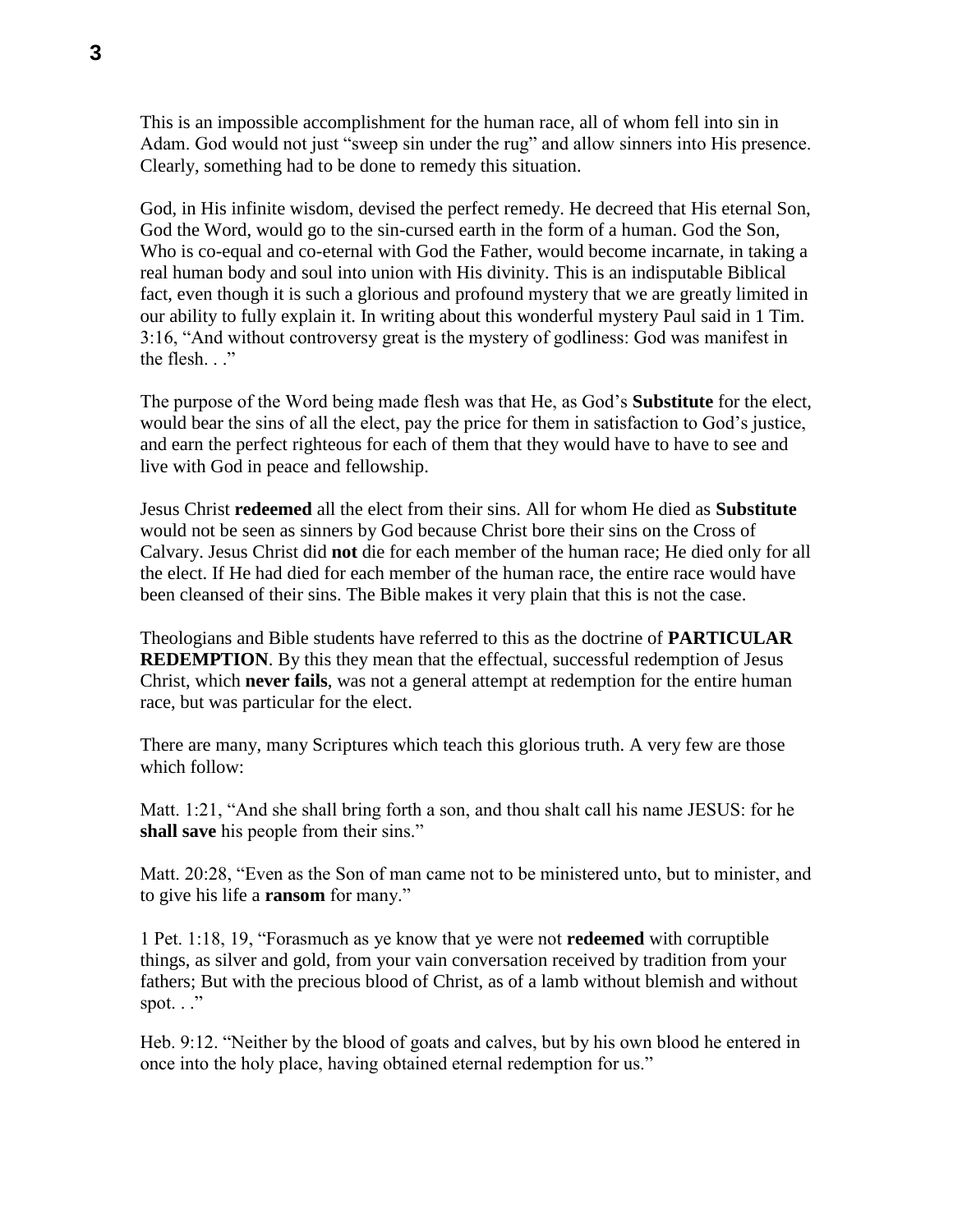### **Irresistible Grace**

This wonderful salvation which was earned for each of the elect by Jesus Christ in His Person and Work must be personally applied to them sometime between their conception and death. God the Holy Spirit is the Person of the Holy Trinity Who does this. This is a **direct, immediate** work of the Holy Spirit. Contrary to what many Christians profess, the preached gospel has no part in this **impartation of spiritual life**. The Holy Spirit must work a miraculous work on those who are dead in sin before they can receive the gospel. The Holy Spirit performs this work as **Sovereign God.** He moves when He will and He is always successful in bringing spiritual life to those He intends to bring from death to life.

The Scriptures compare this work of the Holy Spirit to several things that are easy to be understood. One is a **creation**. The Lord miraculously created light on the first day of creation, and He did it without any cooperation or help from what He created. He simply said, "Let there be light," and there was light. He works the same way in the spiritual realm. Paul makes this **transparently plain** in 2 Cor 4:6, " For God, who commanded the light to shine out of darkness, hath shined in our hearts, to give the light of the knowledge of the glory of God in the face of Jesus Christ." The sinner who is to be given eternal life is just as **passive** in the initial reception of this life as the natural creation was when God spoke it into existence.

The reception of eternal life is also compared to a **birth**. Each of us will have to readily admit that we had **absolutely nothing** to do with our natural birth. We also had nothing to do with our spiritual birth. John 3: 8, "The wind bloweth where it listeth, and thou hearest the sound thereof, but canst not tell whence it cometh, and whither it goeth: **so is every one that is born of the Spirit**.

The receiving of spiritual life is also compared to a **resurrection**. Now, no rational persons would claim that they are going to be able to cooperate in their resurrection. No one will be able to successfully resist being resurrected. Lazarus had nothing to do with his resurrection. After he had life he could do something, but not before. The reception of spiritual life is compared to a resurrection in John 5:25, "Verily, verily, I say unto you, The hour is coming, and now is, when the dead shall hear the voice of the Son of God: and they that hear shall live."

God the Holy Spirit will make sure that each of the elect receives spiritual life sometime between **conception** and **death**. John the Baptist was born again while still in his mother's womb. (Luke 1: 41). One of the thieves who was crucified with Jesus Christ was cursing Him along with the other thief. However, while on the cross, the Holy Spirit brought to him the salvation earned by Jesus Christ and he completely changed. He asked the Lord to remember him when He entered His kingdom. (Lk. 23: 43).

Because the Holy Spirit is **always successful** when He brings salvation to an individual, and because He is so powerful He can never be successfully resisted, this doctrine has been called by theologians and Bible students the doctrine of **IRRESISTIBLE GRACE**.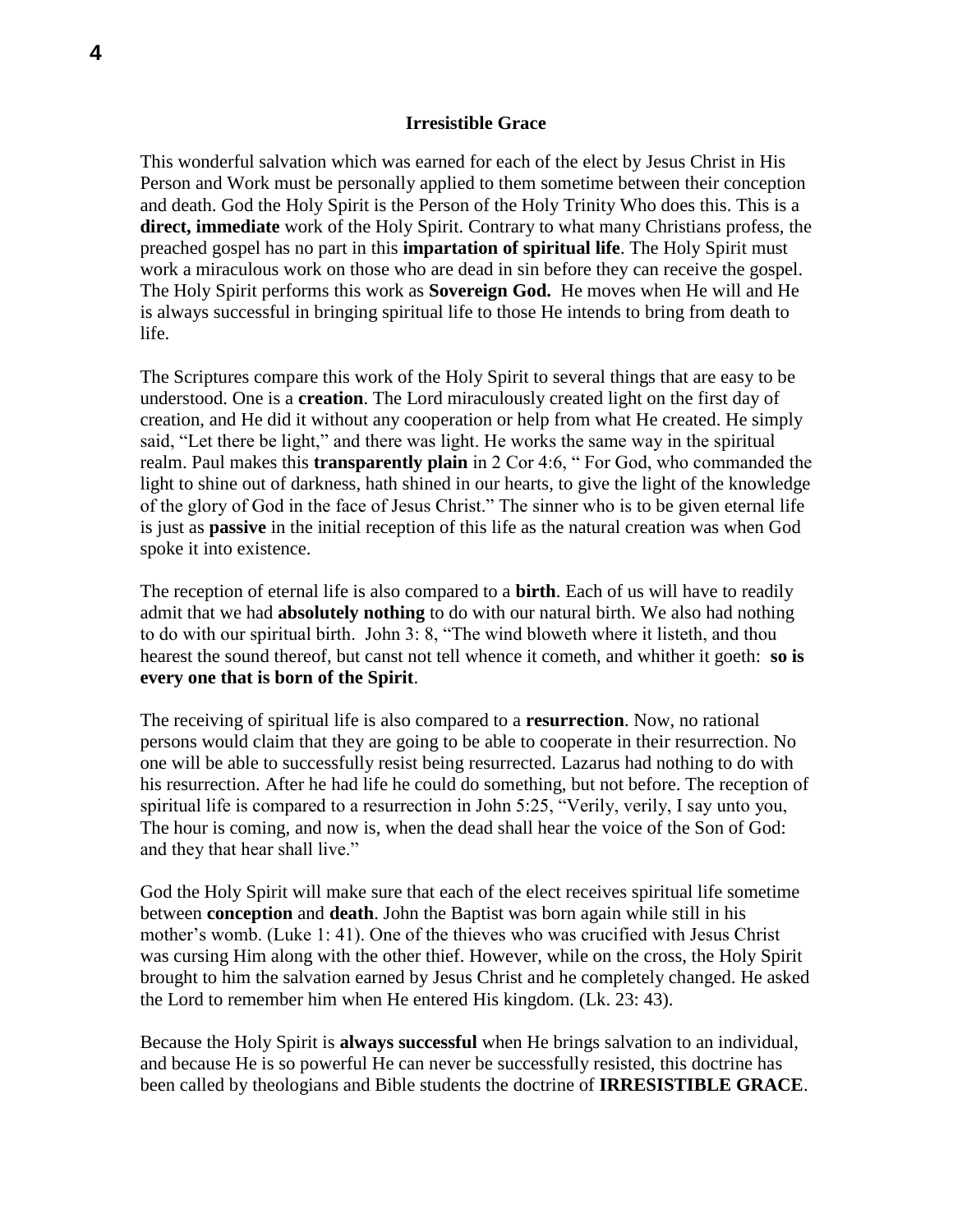## **Eternal Security**

It takes the Sovereign God to bring salvation to an individual. It also takes that same God to keep that individual saved. If God just gave the gift of salvation to one and told him to either keep it or lose it, each person would inevitably lose that salvation. Our enemies are too great for us to overcome. Satan is a cunning and powerful enemy. The world we live in with all its false and seductive philosophies would overcome us. Our own sinful nature, which we will not get rid of until death, is probably our worst enemy.

Thankfully, God has guaranteed the complete salvation of each of His elect children. They can never lose their **relationship** with God as His dear children. They can and do sometimes break **fellowship** with God by their disobedience and lose the sense of His approving presence, but they cannot sever the tie of relationship. This is a comforting and strengthening truth.

This truth has been described in several ways by theologians and Bible students. Some call it eternal **security**. Others say, "**Once saved, always saved.**" Primitive Baptists and many others have commonly referred to this glorious truth by calling it the **Preservation of the Saints**. What this all means is that a child of God cannot lose his eternal salvation.

Many, many Scriptures **plainly teach** this truth, among which are:

Phil. 1:6, "Being confident of this very thing, that he which hath **begun** a good work in you **will perform** it until the day of Jesus Christ. . ."

10:27-30, "My sheep hear my voice, and I know them, and they follow me: And I give unto them eternal life; and they shall never perish, neither shall any man pluck them out of my hand. My Father, which gave them me, is greater than all; and no man is able to pluck them out of my Father's hand. I and my Father are one."

8:38, 39, "For I am persuaded, that neither death, nor life, nor angels, nor principalities, nor powers, nor things present, nor things to come, 39 Nor height, nor depth, nor any other creature, shall be able to separate us from the love of God, which is in Christ Jesus our Lord."

Primitive Baptists of past and present have also referred to this truth as the "doctrine of perseverance." In some of our old literature, "perseverance" and "preservation" were used synonymously, but other of our writers used the word "perseverance" to include not only the idea of preservation but also of its manifestations and effects in the life of a child of God. The term "perseverance" has fallen into disfavor with many Primitive Baptists of the present, likely because of misunderstanding what our forefathers taught and because of the false concepts of it that have sometimes been taught by others. Nonetheless, I think nearly all Primitive Baptists continue to believe in a concept of perseverance. This is because there is a point to which a person exhibits such disobedience and infidelity that almost any Primitive Baptist would be moved from optimism to pessimism concerning that person's spiritual life. This is particularly true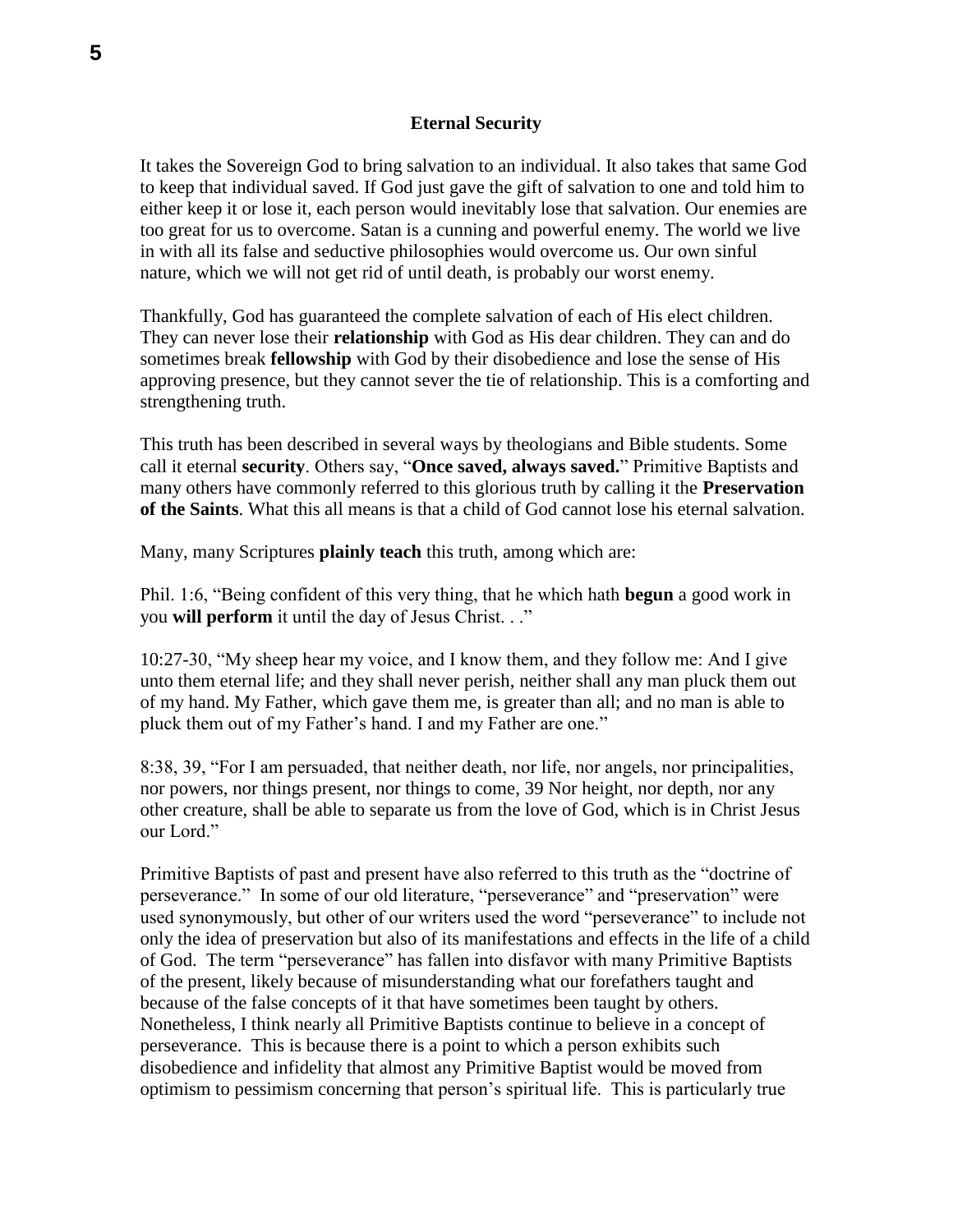when the person turns to a resolute and perpetual disavowal of the Lord Jesus Christ. Though we leave the final judgment of any individual with the Lord, we feel confidently good about many, optimistic about others, and pessimistic about some. When we are turned from optimism to pessimism, it is because there are depths to which we do not typically expect a born-again child of God to go. There will naturally be differences in our expectations on questions of degree, and none of us can infallibly judge, but I think the general principle of perseverance is acknowledged by nearly all Primitive Baptists to some extent or another.

When an individual is born again, they are given a new spiritual nature that will forever endure. It will continue to be of consequence on their thoughts and behavior. This nature is such that a child of God cannot prosper in unbelief and sin. Though they may be sorely afflicted by either, they will be at a perpetual struggle against both. The wicked delight in sin and find it to be their meat and drink. Born-again children of God may eat and drink of it, but suffer when they do. The wicked delight in unbelief, and choose to be willfully ignorant of those many proofs of the Lord and His word. But God's regenerate children have been given a nature to believe. They are in despair when they do not believe, and really want to believe even when doubts and fears weigh hard against them.

# **Time Salvation**

There are some Scriptures that mention salvation that are very obviously not talking about how a person is born again and saved eternally. Most Primitive Baptists have referred to these Scriptures as teaching a "time salvation." While the initial reception of eternal life is entirely unconditional, the blessings that a child of God enjoys while on earth are dependent to an important degree on his obedience to the commands of God. A few Scriptures which illustrate this are listed below:

Acts 2:40, "And with many other words did he testify and exhort, saying, Save yourselves from this untoward generation."

Acts 27:31, "Paul said to the centurion and to the soldiers, Except these abide in the ship, ye cannot be saved."

I Tim. 2:15, "Notwithstanding she shall be saved in childbearing, if they continue in faith and charity and holiness with sobriety."

It is obvious that these and other Scriptures are not referring to how one is saved eternally. As has already been pointed out, eternal salvation is unconditional. This salvation is completely of the Lord from beginning to end. God never exhorted anyone to be born again. He just stated fact and said that "ye must be born again." God has never commanded a spiritually dead person to get spiritual life.

When a child of God is faithfully obedient to our Lord, the Lord will grant him peace, contentment and a sense of His presence. The child of God is then made to experience the temporal joy of his eternal salvation and of his fellowship with God. When a child of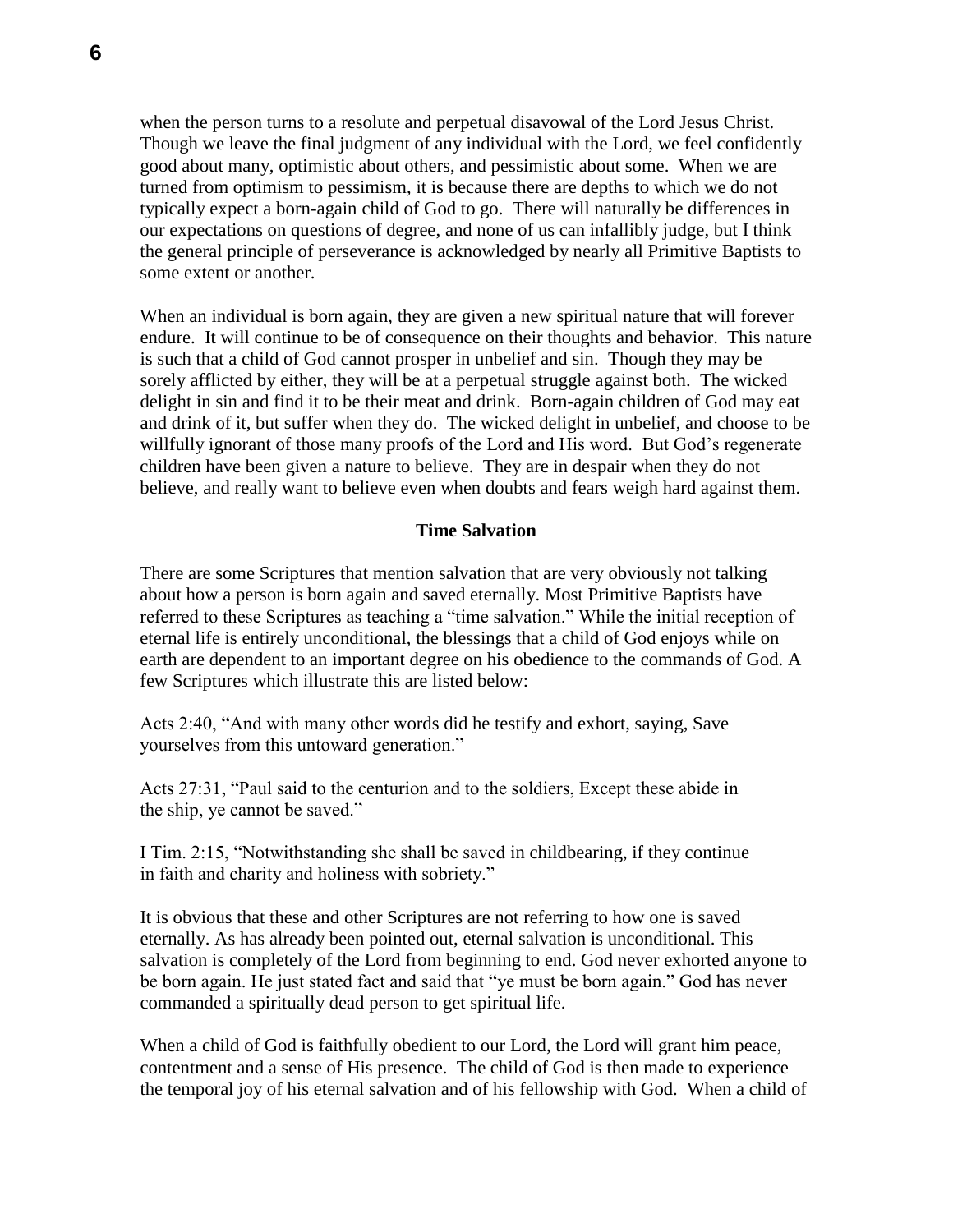God is disobedient and rebellious, God will chasten him and possibly withdraw these temporal blessings.

God never casts out one of His children, but He does chastise His children when they are disobedient. In fact, according to Hebrews 12, one of the signs of being a son of God is God's chastisement.

When many Primitive Baptists refer to "time salvation," they usually mean the temporal blessings of peace, contentment and sense of the Lord's presence that come from faithfully obeying Him. The chastisement of God or the withholding of blessings because of disobedience would be the loss of a portion of this "time salvation."

I certainly agree with this concept. An obedient child of God is going to enjoy much more of God's smiling countenance than one who is prone to disobey.

I do not believe that God's children are robots. God does not pick me up by the hair of the head and make me do things. While we are passive in things such as regeneration and resurrection, we are to an important degree active in our obedience. However, even in "time salvation" it is of the utmost importance that we give God proper respect and credit. We "work out our own salvation" only because it is God that works in us both "to will and to do" of His good pleasure. It is still true today what our Lord Jesus Christ told His disciples over 2000 years ago that "without Me ye can do **nothing**." (John 15: 5).

### **Avoiding Extremes**

Sinful human beings are prone to extremes. We often overreact to what we consider to be error. On this matter of **perseverance** and **time salvation,** there are several extremes that we must labor to avoid. One extreme is that we may become too judgmental. We don't know the heart of any human being. We don't know for sure about anyone's prayer life. We can become so critical if people do not meet up to certain standards that we declare they are not born again. We do not know this for sure and should avoid making such judgments.

On the other extreme, we can so "water down" the teachings of the Scriptures that we dishonor God and cause hurt to His people. In their efforts to not be judgmental, some preachers are practically Universalists. They think that virtually everyone is a child of God no matter how they live or what they believe. In the most extreme cases, even those who reject Christ and lead habitually immoral lives are claimed to be merely lost in time but will be saved in eternity. While it is true that God's children oftentimes take on the ways of this world, the scriptures clearly teach that God's born-again children are profoundly different from the children of this world. Time salvation should never be perverted into a denial of the clear and repeated scriptural affirmations that habitual immorality and rejection of Christ are the marks of eternal damnation.

It is wrong to be too judgmental. However, it is also wrong to not demand repentance like John the Baptist, Jesus Christ, Peter, Paul, and all the early preachers did. It is very wrong